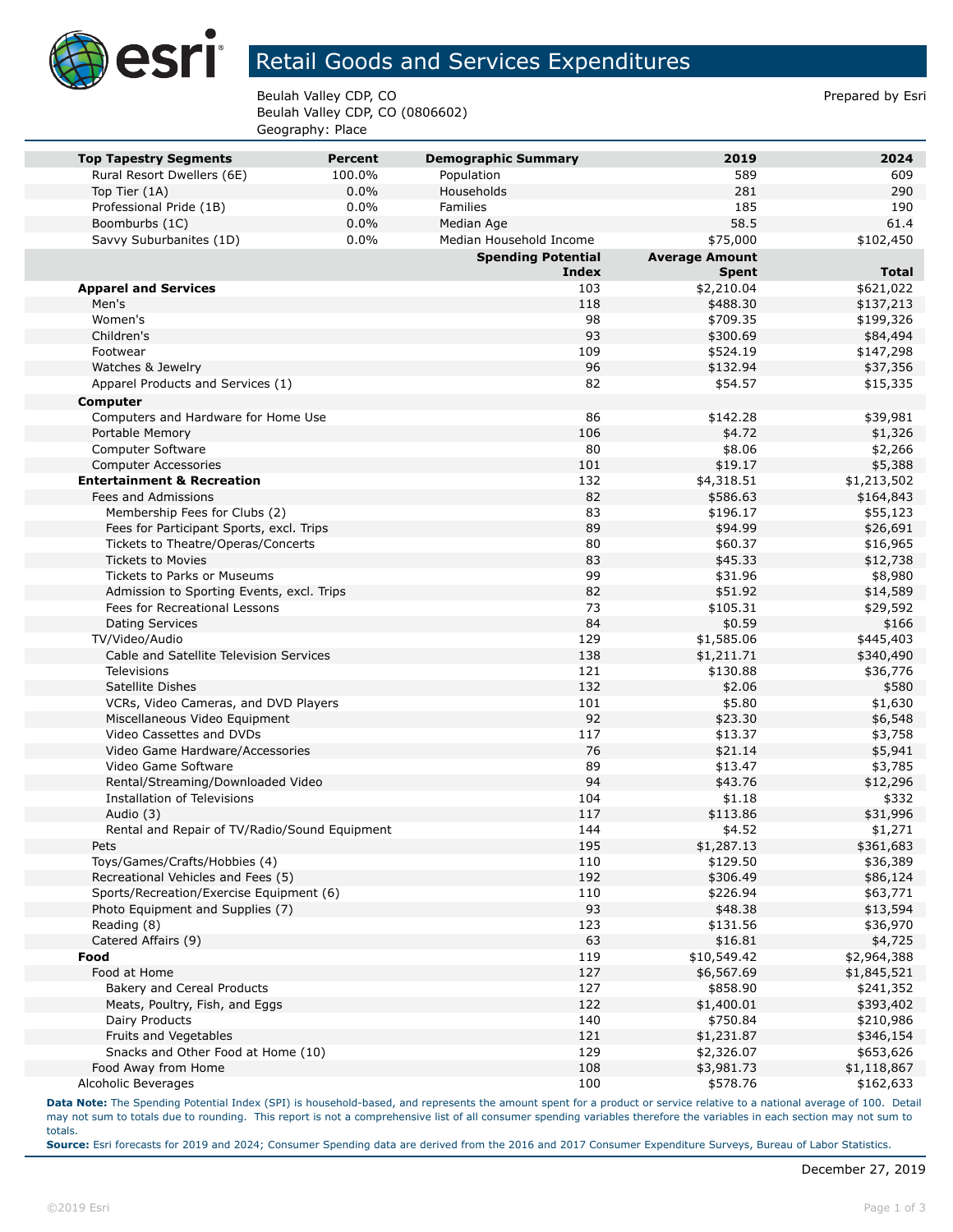

## Retail Goods and Services Expenditures

Beulah Valley CDP, CO **Prepared by Estimate Struck CDP, CO** Prepared by Esri Beulah Valley CDP, CO (0806602) Geography: Place

|                                            | <b>Spending Potential</b><br>Index | <b>Average Amount</b><br>Spent | <b>Total</b> |
|--------------------------------------------|------------------------------------|--------------------------------|--------------|
| <b>Financial</b>                           |                                    |                                |              |
| Value of Stocks/Bonds/Mutual Funds         | 114                                | \$24,377.92                    | \$6,850,196  |
| Value of Retirement Plans                  | 110                                | \$105,222.16                   | \$29,567,426 |
| Value of Other Financial Assets            | 107                                | \$6,092.56                     | \$1,712,010  |
| Vehicle Loan Amount excluding Interest     | 121                                | \$3,460.69                     | \$972,454    |
| Value of Credit Card Debt                  | 105                                | \$2,555.87                     | \$718,198    |
| <b>Health</b>                              |                                    |                                |              |
| Nonprescription Drugs                      | 140                                | \$201.08                       | \$56,504     |
| <b>Prescription Drugs</b>                  | 155                                | \$565.59                       | \$158,930    |
| Eyeglasses and Contact Lenses              | 157                                | \$142.09                       | \$39,926     |
| Home                                       |                                    |                                |              |
| Mortgage Payment and Basics (11)           | 118                                | \$11,840.48                    | \$3,327,176  |
| Maintenance and Remodeling Services        | 117                                | \$2,505.32                     | \$703,996    |
| Maintenance and Remodeling Materials (12)  | 196                                | \$956.54                       | \$268,789    |
| Utilities, Fuel, and Public Services       | 130                                | \$6,302.20                     | \$1,770,918  |
| <b>Household Furnishings and Equipment</b> |                                    |                                |              |
| Household Textiles (13)                    | 112                                | \$111.70                       | \$31,388     |
| Furniture                                  | 99                                 | \$609.15                       | \$171,171    |
| Rugs                                       | 103                                | \$33.43                        | \$9,394      |
| Major Appliances (14)                      | 137                                | \$485.06                       | \$136,301    |
| Housewares (15)                            | 128                                | \$136.09                       | \$38,241     |
| Small Appliances                           | 119                                | \$58.01                        | \$16,302     |
| Luggage                                    | 77                                 | \$10.72                        | \$3,012      |
| Telephones and Accessories                 | 121                                | \$91.35                        | \$25,669     |
| <b>Household Operations</b>                |                                    |                                |              |
| Child Care                                 | 79                                 | \$404.82                       | \$113,755    |
| Lawn and Garden (16)                       | 163                                | \$767.16                       | \$215,573    |
| Moving/Storage/Freight Express             | 78                                 | \$51.82                        | \$14,561     |
| Housekeeping Supplies (17)                 | 133                                | \$1,000.50                     | \$281,140    |
| <b>Insurance</b>                           |                                    |                                |              |
| Owners and Renters Insurance               | 145                                | \$841.30                       | \$236,406    |
| Vehicle Insurance                          | 124                                | \$1,914.37                     | \$537,937    |
| Life/Other Insurance                       | 131                                | \$604.53                       | \$169,872    |
| Health Insurance                           | 139                                | \$5,447.92                     | \$1,530,865  |
| Personal Care Products (18)                | 102                                | \$512.88                       | \$144,120    |
| School Books and Supplies (19)             | 103                                | \$160.18                       | \$45,010     |
| <b>Smoking Products</b>                    | 159                                | \$642.48                       | \$180,537    |
| <b>Transportation</b>                      |                                    |                                |              |
| Payments on Vehicles excluding Leases      | 140                                | \$3,557.64                     | \$999,697    |
| Gasoline and Motor Oil                     | 134                                | \$3,064.42                     | \$861,103    |
| Vehicle Maintenance and Repairs            | 128                                | \$1,460.09                     | \$410,285    |
| <b>Travel</b>                              |                                    |                                |              |
| <b>Airline Fares</b>                       | 92                                 | \$504.43                       | \$141,744    |
| Lodging on Trips                           | 117                                | \$726.65                       | \$204,189    |
| Auto/Truck Rental on Trips                 | 104                                | \$27.24                        | \$7,654      |
| Food and Drink on Trips                    | 112                                | \$603.94                       | \$169,706    |

**Data Note:** The Spending Potential Index (SPI) is household-based, and represents the amount spent for a product or service relative to a national average of 100. Detail may not sum to totals due to rounding. This report is not a comprehensive list of all consumer spending variables therefore the variables in each section may not sum to totals. **Source:** Esri forecasts for 2019 and 2024; Consumer Spending data are derived from the 2016 and 2017 Consumer Expenditure Surveys, Bureau of Labor Statistics.